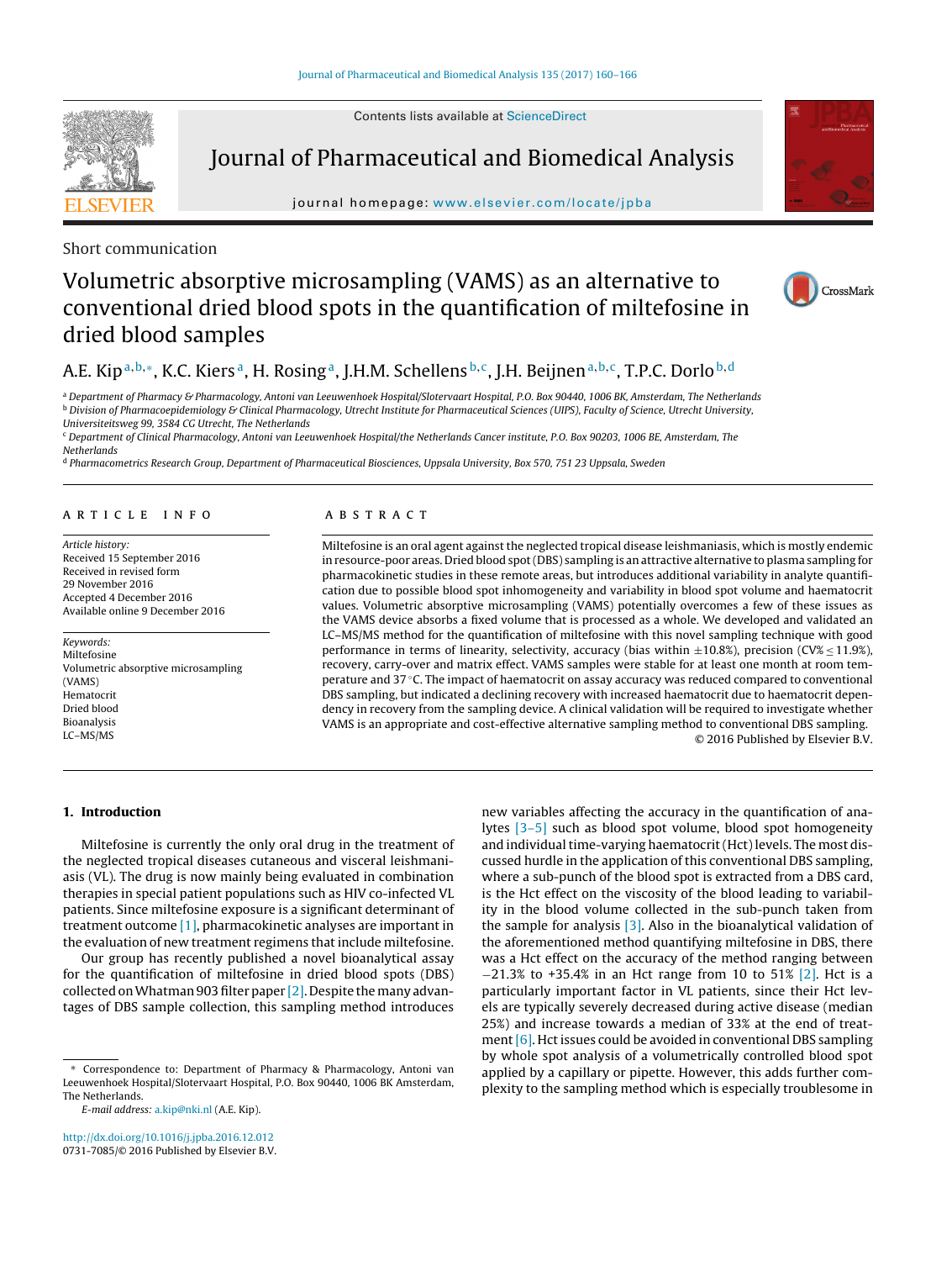<span id="page-1-0"></span>

**Fig. 1.** Picture of the VAMS device Mitra™ [\(www.neoteryx.com\)](http://www.neoteryx.com). The VAMS sampler consists of a hydrophilic polymeric tip attached to a plastic handle. The tip absorbs a fixed volume of approximately 10  $\mu$ L.

the resource-poor endemic VL settings and/or would still require venous sampling.

A new sampling method in which a fixed volume of whole blood can be collected is volumetric absorptive microsampling (VAMS). The VAMS device (depicted in Fig. 1) absorbs a small fixed volume of 10 µL whole blood by wicking onto a porous, hydrophilic tip [\[7\].](#page-6-0) At present, a total of six bioanalytical method validations applying VAMS have been published  $[8-13]$ . Across a 20–70% Hct range, the variation (CV%) in the median absorbed whole blood volume was only 3.6% [\[7\],](#page-6-0) demonstrating that the VAMS device accurately and reproducibly absorbs a fixed volume of blood independent of Hct. Inter-laboratory variability in blood volume sampled by six different laboratories was only 8.7% [\[14\].](#page-6-0) Compared to venous sampling, the VAMS technique offers the same advantages as conventional DBS sampling: reduced blood sampling volumes, simplification of the sample collection (not requiring cannulae), simplification of pre-treatment methods, reduced costs of shipment and storage at room temperature. In addition, the VAMS device overcomes important issues related to conventional DBS sampling. A fixed volume is absorbed and processed as a whole, which means there is no additional variability of blood spot volume and blood spot homogeneity affecting the accuracy of the method. Moreover, VAMS sampling should in theory overcome the conventional DBS issue of variable blood volumes in sub-punches depending on the Hct level, since the volume collected with the VAMS device should be the same independent of Hct.

In this study, we describe the development and validation of an LC–MS/MS method for the quantification of miltefosine in dried blood collected with the VAMS device. An additional aim of this study was to evaluate the Hct effect on miltefosine quantification in comparison with the previously published conventional DBS method.

### **2. Methods**

#### 2.1. Materials & chemicals

VAMS devices (brand name Mitra<sup>TM</sup>) were purchased from Neoteryx, LLC (Torrance, CA, USA) (Phenomenex, Utrecht, the Netherlands). Miltefosine (Fig. 2) was supplied by Sigma-Aldrich (Zwijndrecht, the Netherlands) and deuterated miltefosine (miltefosine-D4, Fig. 2) was purchased from Alsachim (Illkirch Graffenstaden, France). Methanol (HPLC grade) and water (HPLC grade) were purchased from Biosolve Ltd. (Valkenswaard, the Netherlands). Ammonia (25%) was purchased from Merck (Amsterdam, the Netherlands).

Whole blood was collected from healthy volunteers in  $K_2$ EDTA BD Vacutainers® and adjusted to mimic typical Hct values of VL patients (between 23 and 37%  $[6]$ ) by addition of blood plasma of the same volunteer obtained after whole blood centrifugation. Hct levels were determined with either the Cell Dyn Hematology analyser (Abbot Diagnostics, Lake Forest, IL, USA) or the XN-3000 Hematology analyser (Sysmex, Kobe, Japan). Whole blood was stored at 2–8 ◦C no longer than one week before the preparation of validation samples.



**Fig. 2.** Chemical structures of (I) miltefosine and (II) miltefosine-D4.

## 2.2. LC–MS/MS system

Chromatographic separation and MS/MS analysis were performed with the same equipment and under the same settings as described previously in the validation of the conventional DBS method for the quantification of miltefosine [\[2\].](#page-6-0) Chromatographic separation was performed using a Gemini C18 analytical column on an HPLC system (Agilent 1100 series; Agilent, Palo Alto, CA, USA). The API-3000 triple-quadrupole mass spectrometer (MS) was used as a detector. LC–MS/MS details can be found in the supplementary information.

# 2.3. Preparation of calibration standards and quality control samples

Two stock solutions of 1 mg/mL miltefosine in methanol-water (1:1, v/v) were prepared from independent weightings. Separate stocks were used for the preparation of calibration standards and quality control (QC) samples. Working solutions were prepared in methanol-water (1:1,  $v/v$ ). Calibration standards were subsequently prepared from these working solutions by a 1:20  $(v/v)$ dilution in Hct-adjusted whole blood (Hct value of around 30%) to final nominal concentrations of 10, 20, 200, 750, 1500, 2250, 4000 and 5000 ng/mL. Similarly, QC samples were diluted from working solutions to final concentrations of nominally 10, 25, 450, and 3750 ng/mL (lower limit of quantification [LLOQ], low-level QC [QCL], mid-level QC [QCM], and high-level QC [QCH], respectively). To test the dilution integrity, a sample above the upper limit of quantification (>ULOQ) of 50,000 ng/mL was prepared from a 1:20 (v/v) dilution in Hct-adjusted whole blood (Hct value of around 30%).

Samples were mixed carefully by inversion of the tube and applied to the VAMS device by touching the tip to the blood sample surface. After the tip was completely colored, the contact with the blood surface was extended for two seconds to ensure full absorption, as described previously [\[7\].](#page-6-0) Misuse of the VAMS device, such as double-dipping and immersing the tip past the shoulder, was attentively avoided [\[7\].](#page-6-0) The device was dried at ambient room temperature for at least three hours.

A stock solution of 1 mg/mL miltefosine-D4 was prepared in methanol-water  $(1:1, v/v)$  and diluted to an internal standard  $(IS)$ working solution of 400 ng/mL miltefosine-D4 in methanol (IS400).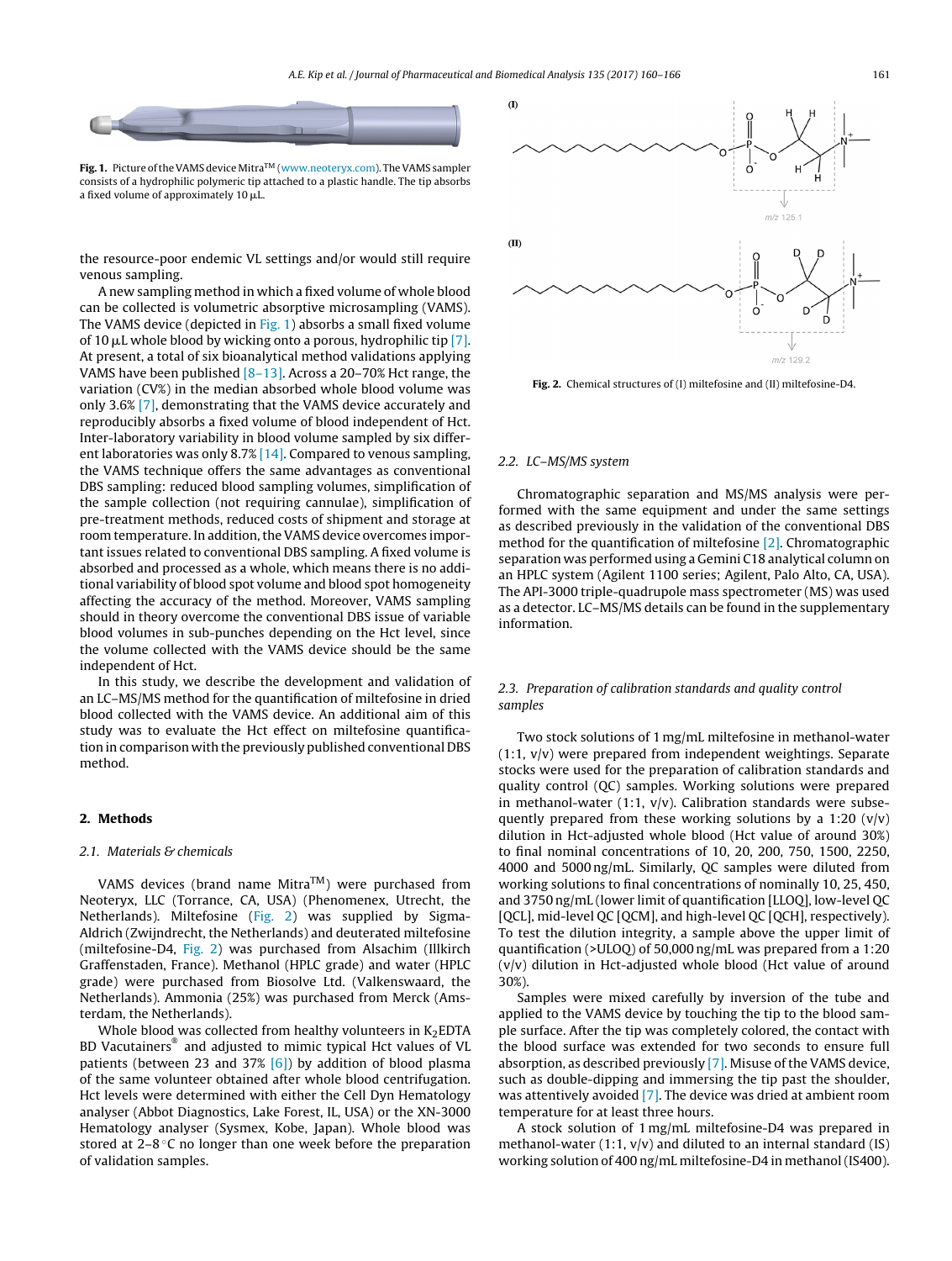#### 2.4. Final pre-treatment method

The tip was separated from the holding device in a 2 mL Eppendorf tube to which 175 µL methanol was added. Samples were mixed for 15 min at 1250 rpm. After vortex mixing the samples for an additional 30 s, 100  $\rm \mu L$  of extract was transferred to a clean 1.5 mL Eppendorf tube. For samples expected to be above the validated range, 10  $\rm \mu L$  of extract was transferred to a 1.5 mL Eppendorf tube containing 190 µL of methanol and subsequently vortex mixed for 30s after which 100  $\mu$ L was transferred to a clean Eppendorf tube. To all samples, 10  $\rm \mu L$  IS400 was added and samples were vortex mixed for 30 s. The final extract was transferred to vials and injected onto the column.

#### 2.5. Validation

The method validation was based on the FDA and EMA guidelines for bioanalytical method validation [\[15,16\].](#page-6-0) The following validation tests were performed: calibration model, accuracy and precision, selectivity, dilution integrity, matrix factor, recovery, carry-over and stability. Additionally, the effect of Hct on analyte quantification was assessed as recommended by the European Bioanalysis Forum (EBF) for DBS methods [\[17\].](#page-6-0)

#### 2.5.1. Linearity

Fresh calibration standards were prepared in duplicate for all validation runs and injected at the beginning and end of each run. Analyte/IS peak area ratios were plotted against the corresponding nominal concentration and the linear regression was evaluated with both a  $1/x$  and  $1/x^2$  weighting factor, where x is the analyte concentration. Back-calculated concentrations should be within  $\pm$ 15% of the nominal concentration (or  $\pm$ 20% for the LLOQ). At least one calibration sample at LLOQ and ULOQ level should be within the requirements in each validation run.

#### 2.5.2. Selectivity

Selectivity was evaluated by collecting whole blood from six different healthy volunteers and preparing a double blank and LLOQ sample for each batch. The chromatograms were evaluated for potential endogenous interferences. Selectivity was considered acceptable if observed interferences were ≤20% of the LLOQ for miltefosine and  $\leq$ 5% of the IS signal for miltefosine-D4. According to the acceptance criteria, the accuracy and precision of the LLOQ samples should be within  $\pm 20\%$  and  $\leq 20\%$ , respectively.

# 2.5.3. Accuracy, precision and dilution integrity

Intra- and inter-assay precision and accuracy were determined by analysing five processed replicates of the quality control samples (LLOQ, QCL, QCM and QCH) in three separate validation runs. Five replicates of the >ULOQ were prepared, diluted and analysed in one validation run to determine dilution integrity. The accuracy of the method is expressed as the bias from the measured analyte concentration and should be within  $\pm 15\%$  of the nominal concentration ( $\pm$ 20% for LLOQ). The intra-run bias (%) is calculated as the bias of the mean measured concentration per run, compared to the nominal concentration. The inter-run bias (%) is calculated as the bias of the overall mean measured concentration over all three runs, compared to the nominal concentration. The intra-run precision of the method was determined by calculating the percent coefficient of variation (%CV) for each set of replicates per run and was considered acceptable if  $\leq$ 15% ( $\leq$ 20% for LLOQ). To calculate the inter-run variation, a one-way ANOVA was used.

#### 2.5.4. Recovery and matrix factor

To evaluate recovery and the matrix factor, blank samples were prepared from six different whole blood batches in duplicate as described in paragraph 2.4. From the same six batches of blood a QCL and QCH sample were prepared in singular. The recovery was calculated per separate whole blood batch from the ratio of the processed QC sample response to the response of the blank extract spiked with the required level of analyte to obtain the same miltefosine final extract concentration as the QC sample. The required analyte amount to be added was determined with the calculated average blood wicking volume as described in the Mitra<sup>TM</sup> certificate of conformance.

The matrix factor was calculated for each whole blood batch as the ratio of the spiked blank extract response versus the mean of the matrix free neat solution response  $(n=3)$ .

#### 2.5.5. Carry-over

The carry-over of the LC–MS/MS was tested by injection of two double blank processed samples directly after the injection of a processed ULOQ sample. The peak areas of the blanks were compared to the mean area of the five LLOQ replicates. Carry-over was considered acceptable if  $\leq$ 20% of the LLOQ for miltefosine and  $\leq$ 5% of the IS signal for miltefosine-D4.

#### 2.5.6. Stability

Short-term stability was tested for five days at room temperature ( $22 \pm 3$  °C) at the QCL and QCH concentration level. Long-term stability was tested for one month storage at room temperature  $(22 \pm 3 \degree C)$  and at 37  $\pm$  3  $\degree C$  at the QCL and QCH concentration level. The VAMS devices were stored in the supplied clamshell storage containers in the dark (Neoteryx, LLC, Torrance, CA, USA).

Final extract stability was tested up to 5 days at  $2-8$  °C at the QCL and QCH concentration level. Stock solutions of 1 mg/mL in methanol-water (1:1,  $v/v$ ) were stored at  $-20$  °C for 28 months. Working solutions were stored at −20 °C for 40 months at miltefosine concentrations of 80 and 40,000 ng/mL in methanol-water  $(1:1, v/v)$ .

# 2.5.7. Hct effect on method accuracy

To determine the assay bias over a range of Hct, VAMS samples were prepared from  $K_2$ -EDTA whole blood adjusted to 10, 20, 41 and 50% Hct and spiked at QCL (25 ng/mL) and QCH (3750 ng/mL) level in three-fold for each Hct level. Calibration standards were prepared as described above in whole blood adjusted to a Hct value of 30% (Section [2.3\).](#page-1-0)Accuracy (bias%) and precision (CV%) were considered acceptable across the Hct range if within  $\pm 15\%$  and  $\leq 15\%$ , respectively.

Conventional DBS samples were prepared as described previously [\[2\]](#page-6-0) in whole blood adjusted to Hct 14, 25, 38 and 50%. DBS samples were prepared at the QCL (24 ng/mL) and QCH (1610 ng/mL) concentration level in three-fold for each Hct level. Concentrations were quantified using calibration standards spiked with miltefosine to whole blood adjusted to a Hct value of 29%.

For both VAMS and DBS samples the bias was calculated as the difference between the mean calculated concentration and the nominal concentration.

# **3. Results & discussion**

## 3.1. Linearity

Calibration curves of analyte/IS peak area ratio versus nominal analyte concentration were evaluated and when a weighting factor of  $1/x^2$  weighting was applied, the bias across the range was improved considerably. Linear regression correlation coefficients ( $\mathbb{R}^2$ ) were  $\geq$ 0.9955 in all cases. All back-calculated calibration standard concentrations were within  $\pm 15\%$  of their nominal value and coefficients of variation were below 15%. The linear range of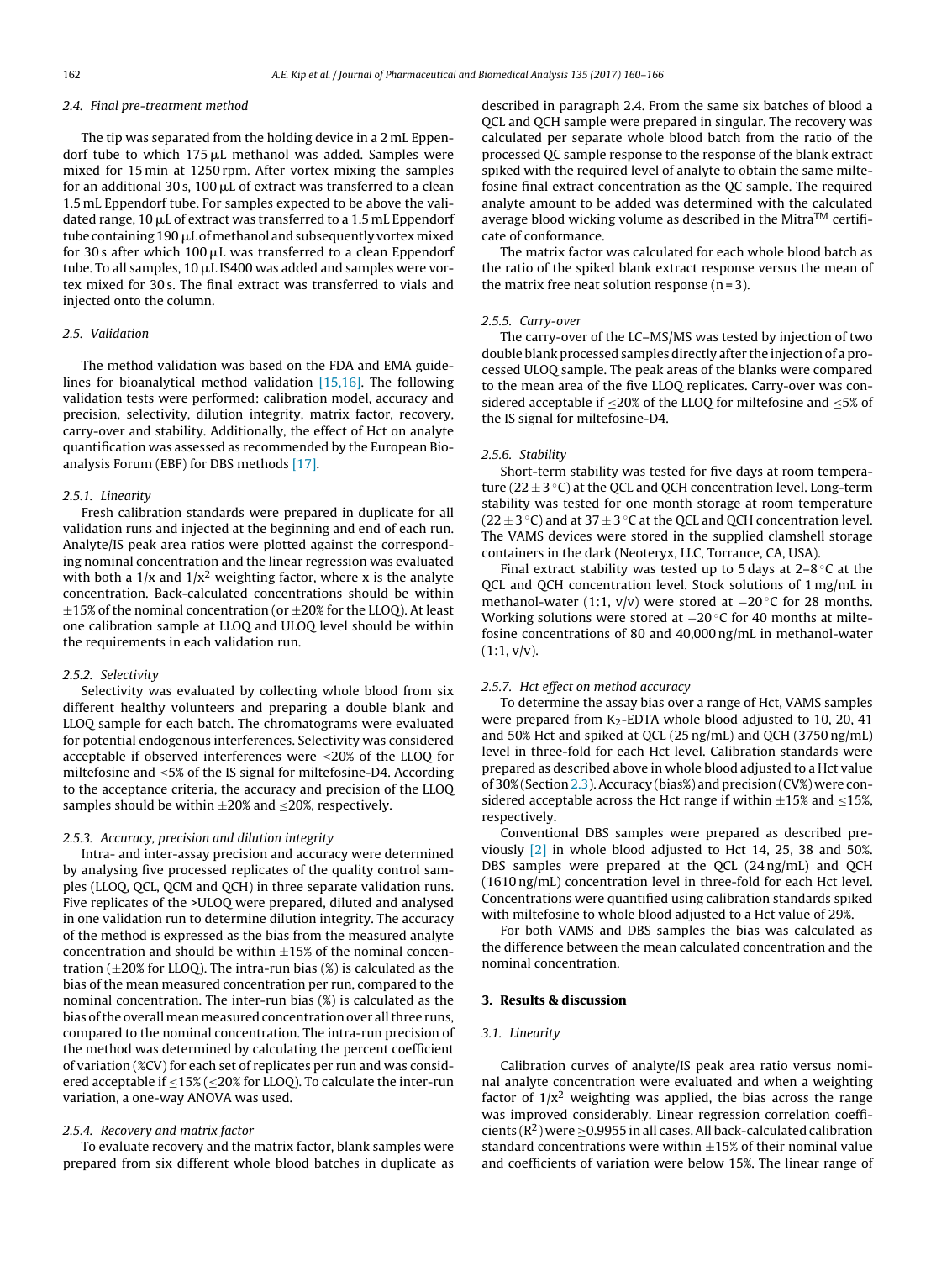#### **Table 1**

Selectivity results for determination of miltefosine in dried blood samples collected with VAMS device prepared in six batches of blank whole blood — accuracy of the LLOQ (nominal concentration 9.99 ng/mL) per batch and relative interference as percentage of LLOQ in double blank per batch.

| Batch whole<br>Hct<br>blood<br>$(\%)$ |    | Measured miltefosine<br>concentration (ng/mL) LLOQ (Bias, | Accuracy<br>% | Relative<br>interference double<br>blank (% of LLOO) |  |
|---------------------------------------|----|-----------------------------------------------------------|---------------|------------------------------------------------------|--|
| #1                                    | 37 | 11.2                                                      | 12.1          | 9.9                                                  |  |
| #2                                    | 43 | 11.4                                                      | 14.1          | 5.4                                                  |  |
| #3                                    | 49 | 9.87                                                      | $-1.2$        | 7.3                                                  |  |
| #4                                    | 48 | 9.95                                                      | $-0.4$        | 4.5                                                  |  |
| #5                                    | 42 | 11.9                                                      | 19.1          | 7.5                                                  |  |
| #6                                    | 48 | 9.61                                                      | $-3.8$        | 7.0                                                  |  |

10–5000 ng/mL for this method is therefore wider than for the previously published plasma (4–1000 ng/mL [\[18\]\)](#page-6-0) and conventional DBS method (10-2000 ng/mL [\[2\]\).](#page-6-0) Given the wide range of miltefosine concentrations encountered in patients [\[19\],](#page-6-0) this wider bioanalytical range will reduce the number of samples requiring dilution.

# 3.2. Selectivity

The results for the selectivity of the validated method are shown in Table 1. There were no unexpected endogenous interferences >20% of LLOQ for miltefosine, nor >5% of the IS signal. The method was therefore considered to be selective. Additionally, the LLOQ could be analyzed precisely and accurately for all six batches (bias within  $\pm$ 19.1%, %CV 9.0%).

#### 3.3. Accuracy, precision and dilution integrity

The intra- and inter-run mean biases, shown in Table 2, were within  $\pm 10.8\%$  (within  $\pm 7.9\%$  for the LLOQ), and thus meets the criteria for assay validation. Representative chromatograms are depicted in [Fig.](#page-4-0) 3. Intra- and inter-run precision were below 9.9% for all validation runs ( $\leq$ 11.9% for LLOQ), and therefore also meet the established criteria. The intra-run bias and precision for the 20 fold dilution of the <ULOQ sample (50,000 ng/mL) were 0.1% and 4.8%, respectively. The here validated method was therefore considered accurate and precise in a concentration-range between 10 and 50,000 ng/mL.

The expected miltefosine concentration-range in patients cov-ers a wide range from 10 to 50,000 ng/mL [\[19\].](#page-6-0) This emphasizes the importance of dilution integrity for this method, as samples above 5000 ng/mL have to be diluted up to 10 times. As dried blood samples cannot be diluted before the sample pre-treatment, samples above the quantitation limit were diluted prior to addition of the internal standard. As described in the pre-treatment method, this required volume transfer of all samples – including calibration standards and QC samples – before the internal standard was added, which could potentially introduce additional variability. This validation revealed however no negative impact of this dilution method on the precision of the method.

## 3.4. Matrix factor and recovery

The absolute mean matrix factor was 0.637 (range 0.606–0.674) and 0.691 (range 0.532–0.802) at QCL and QCH, respectively. The mean normalized matrix factor (matrix factor analyte/matrix factor IS) was 0.992 (range 0.941–1.033) and 0.996 (range 0.963–1.017) at QCL and QCH, respectively, indicating that the deuterated IS miltefosine-D4 effectively compensates for matrix effects. Mean normalized sample pre-treatment recovery was 69.7% (range 60.5–79.2%) and 70.6% (range 66.9–78.4%) as QCL and QCH, respectively. The matrix factor and recovery were reproducible for the six different batches of whole blood (%CV  $\leq$ 10.8). Hct values of the six different batches ranged between 30 and 42%.

During the development phase of the pre-treatment method, extraction recovery with  $5\%$  ZnSO<sub>4</sub> $-7H<sub>2</sub>O$  in water, as advised by the VAMS manufacturer for small molecule extraction, was compared to extraction with methanol using VAMS samples prepared at 1600 ng/mL miltefosine in whole blood of 33 and 48% Hct. The variation in extraction recovery between Hct levels was lower for methanol (68.7% versus 60.3%, for 33 and 48% Hct respectively) than for extraction with  $5\%$  ZnSO<sub>4</sub> $\cdot$ 7H<sub>2</sub>O in water (103% versus 78.5%). Furthermore the extraction with methanol resulted in an approximately three times higher absolute MS response compared to  $5\%$  ZnSO<sub>4</sub> $\cdot$ 7H<sub>2</sub>O in water, due to the ion suppressive effects of the sulphate ions in the latter.

## 3.5. Carry-over

The response in the blank samples after injection of the ULOQ was  $\leq$ 19.8% (0% for the IS) of the mean response at the LLOQ. Therefore, the carry-over is considered acceptable.

#### **Table 2**

Accuracy and precision for the determination of miltefosine in dried blood samples collected with the VAMS device.

| OC level    | Spiked miltefosine<br>concentration (ng/mL) | Run | Intra-run mean<br>bias $(\%)$ | Intra-run precision<br>$(\%CV)$ | Inter-run mean<br>bias $(\%)$ | Inter-run precision<br>$(\%CV)$ |
|-------------|---------------------------------------------|-----|-------------------------------|---------------------------------|-------------------------------|---------------------------------|
| <b>LLOQ</b> | 10                                          |     | 4.2                           | 11.9                            | 4.4                           | $\equiv$ a                      |
|             |                                             | 2   | 7.9                           | 8.9                             |                               |                                 |
|             |                                             | 3   | 1.2                           | 5.6                             |                               |                                 |
| QCL         | 25                                          |     | 2.2                           | 9.9                             | $-0.4$                        | 3.9                             |
|             |                                             | 2   | 1.7                           | 4.8                             |                               |                                 |
|             |                                             | 3   | $-5.2$                        | 4.9                             |                               |                                 |
| QCM         | 450                                         |     | 10.8                          | 7.5                             | 4.5                           | 4.8                             |
|             |                                             | 2   | 0.1                           | 7.4                             |                               |                                 |
|             |                                             | 3   | 2.7                           | 4.9                             |                               |                                 |
| QCH         | 3750                                        |     | 3.4                           | 5.5                             | 2.4                           | $=$ a                           |
|             |                                             | 2   | $-0.4$                        | 6.4                             |                               |                                 |
|             |                                             | 3   | 4.3                           | 2.3                             |                               |                                 |
| >ULOO       | 50,000                                      | и   | 0.1                           | 4.8                             |                               |                                 |

a Inter-run precision could not be calculated (mean square between the groups is less than the mean square within the groups), meaning that there is no additional significant variation in performing the assay in different runs.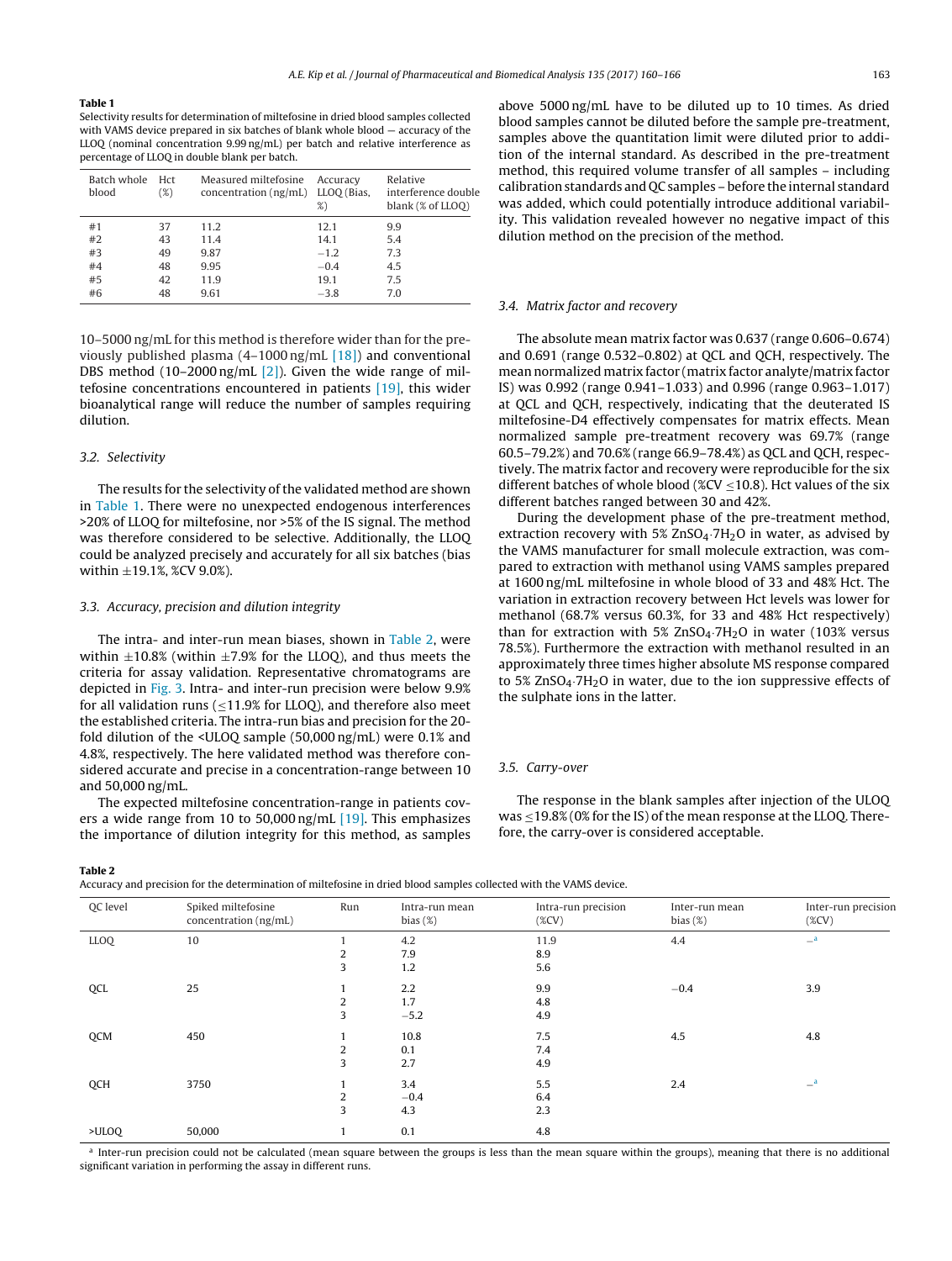<span id="page-4-0"></span>

**Fig. 3.** LC–MS/MS chromatograms obtained from double blank, LLOQ (10 ng/mL) and QCM (450 ng/mL) samples. Left is miltefosine, right is the deuterated internal standard miltefosine-D4.

# 3.6. Stability

Miltefosine was stable in dried VAMS samples for at least one month at QCL and QCH levels at a room temperature of  $22 \pm 3$  °C (bias −8.0 and −6.6%, respectively) and at 37 ◦C (bias −9.7 and −13.0%, respectively). Since a declining trend in accuracy of the analysed miltefosine concentrations was observed, it could be considered to store samples in the freezer for longer storage periods (stability under these conditions was not evaluated).

Final extract stability was acceptable for at least 5 days at 2–8 ◦C (bias −2.0 and −3.6% for QCL and QCH, respectively). At −20 ◦C, stock solutions (1 mg/mL) were stable for at least 28 months with a bias of 1.9%. Working solutions were stable for at least 40 months at  $-20$  °C (bias within  $\pm 4.4\%$ ).

#### 3.7. Hematocrit effect on accuracy

As previously observed during the bioanalytical validation of the conventional DBS method  $[2]$ , there was a trend visible in the impact of Hct on miltefosine quantification bias for conventional DBS ([Fig.](#page-5-0) 4). The bias in the measured miltefosine concentration was positively correlated with the Hct value of the whole blood: at low Hct values (14%) the bias was around  $-20%$  and at high Hct values (50%) the bias was around +25% [\(Fig.](#page-5-0) 4), compared to whole blood calibration standards with an Hct value of 29%. This is in accordance with the published validation, in which the miltefosine DBS method could only be validated between 20 and 35%(biases within  $\pm$ 15%) [\[2\].](#page-6-0) In addition to the effect of Hct, the accuracy of the method was influenced by variability in blood spot volume and inhomogeneity of the spot [\[2\].](#page-6-0)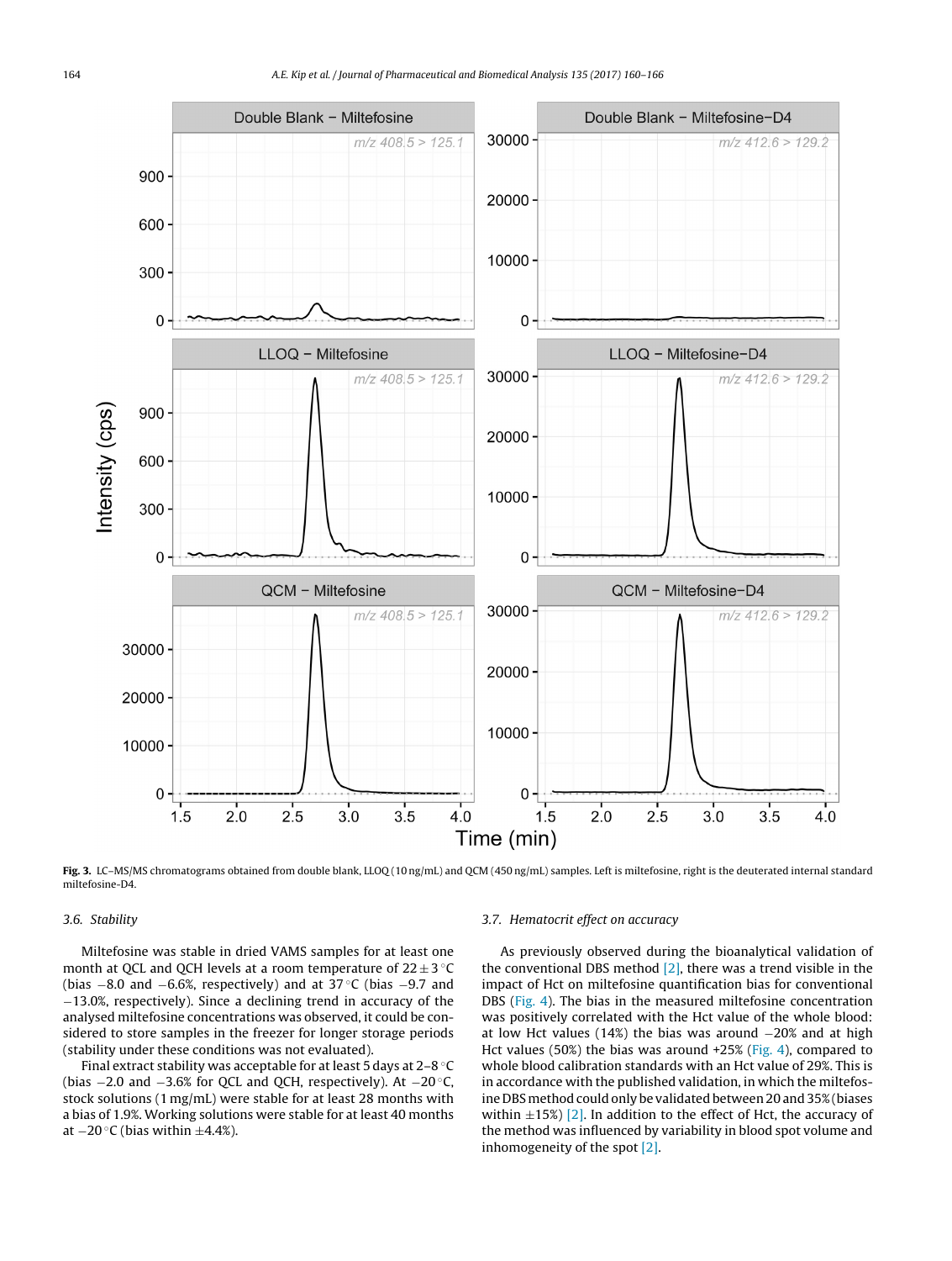<span id="page-5-0"></span>

**Fig. 4.** Hct effect on accuracies of the VAMS sampling method versus conventional DBS (on Whatman 903 filter paper) sampling, depicted as bias of calculated compared to nominal miltefosine concentration. Dotted line depicts the DBS sampling method, solid line depicts the VAMS sampling method. Open symbols depict the DBS sampling method, closed symbols depictthe VAMS sampling method. Squared symbols depictthe QCL concentration level,triangle symbols depictthe QCH concentration level (though at different concentrations between sampling methods).

The Hct effect on accuracy for the VAMS sampling methodology is also depicted in Fig. 4. For both concentration levels (QCL and QCH) the accuracy (depicted as bias%), was inversely correlated with the Hct value with a positive bias for low Hct levels and a negative bias at higher Hct levels. While the bias was less pronounced than for conventional DBS sampling (in a range from Hct 10–50%, only the Hct 10% QCL values were outside the acceptable  $\pm$ 15% bias), an opposite trend was observed for this sampling method.

The Hct impact on accuracy was most probably attributable to the effect of Hct on the analyte recovery described in paragraph 3.4 (at 1600 ng/mL, the recovery was 69% for Hct 33% and 60% for Hct 48%). A total of six method validations have been described using the VAMS sample collection method for analyte quantification in whole blood  $[8-13]$ , where four of these tested the effect of Hct on analyte recovery. All four studies found a lower recovery for higher Hct levels [8,11-13], which has been explained by the larger amount of erythrocytes entrapping the analyte in the pores of the VAMS device tip, obstructing analyte extraction [\[12\].](#page-6-0) The higher positive bias in lower Hct levels was also observed in our study.

In this VAMS method, accuracy and precision were acceptable in an extended Hct range of Hct 20–50%, compared to Hct 20–35% for conventional DBS sampling. The acceptable 15% bias in quantification was only just exceeded for the QCL level at Hct 10%, which even in the case of VL is an extreme that is rarely observed in clinical practice. Recently it was found that adding a sonication step to the sample pre-treatment could possibly improve the Hct-dependent recovery bias [\[13\].](#page-6-0) If a wider range of Hct values is expected in clinical practice than 20–50%, the addition of a sonication step in the pre-treatment method could be evaluated for its effect on recovery from the VAMS device.

#### 3.8. Practical considerations

The advantage of the VAMS sampling method over other controlled volumetric methods – such as the use of capillaries to apply blood to DBS cards – is its ease of use in the clinic. This is of special importance in the remote VL endemic areas without appropriate laboratory set-up.

The trend towards a decrease in stability within one month storage at room temperature and  $37^{\circ}$ C is an issue of concern. There were no long-term stability issues with miltefosine in conventional DBS up to five months [\[2\].](#page-6-0) Long-term stability of the dried VAMS sample (>7 days) was only assessed in three studies, of which two encountered problems with long-term stability [\[8,10\],](#page-6-0) but one did not [\[12\].](#page-6-0) For the applicability of this method in clinical practice in VL endemic areas, longer stability times are required and these should therefore be evaluated before application in the clinic.

A clinical evaluation of this method is scheduled to evaluate the VAMS sampling method as an appropriate alternative for conventional DBS sampling. While a correlation of the Hct value on miltefosine quantification could be observed in the bioanalytical validation of the conventional DBS method, no obvious or systematic effect of Hct could be observed in its clinical validation. This indicates that many other factors (also including blood spot volume and blood spot homogeneity in the case of DBS sampling) influence